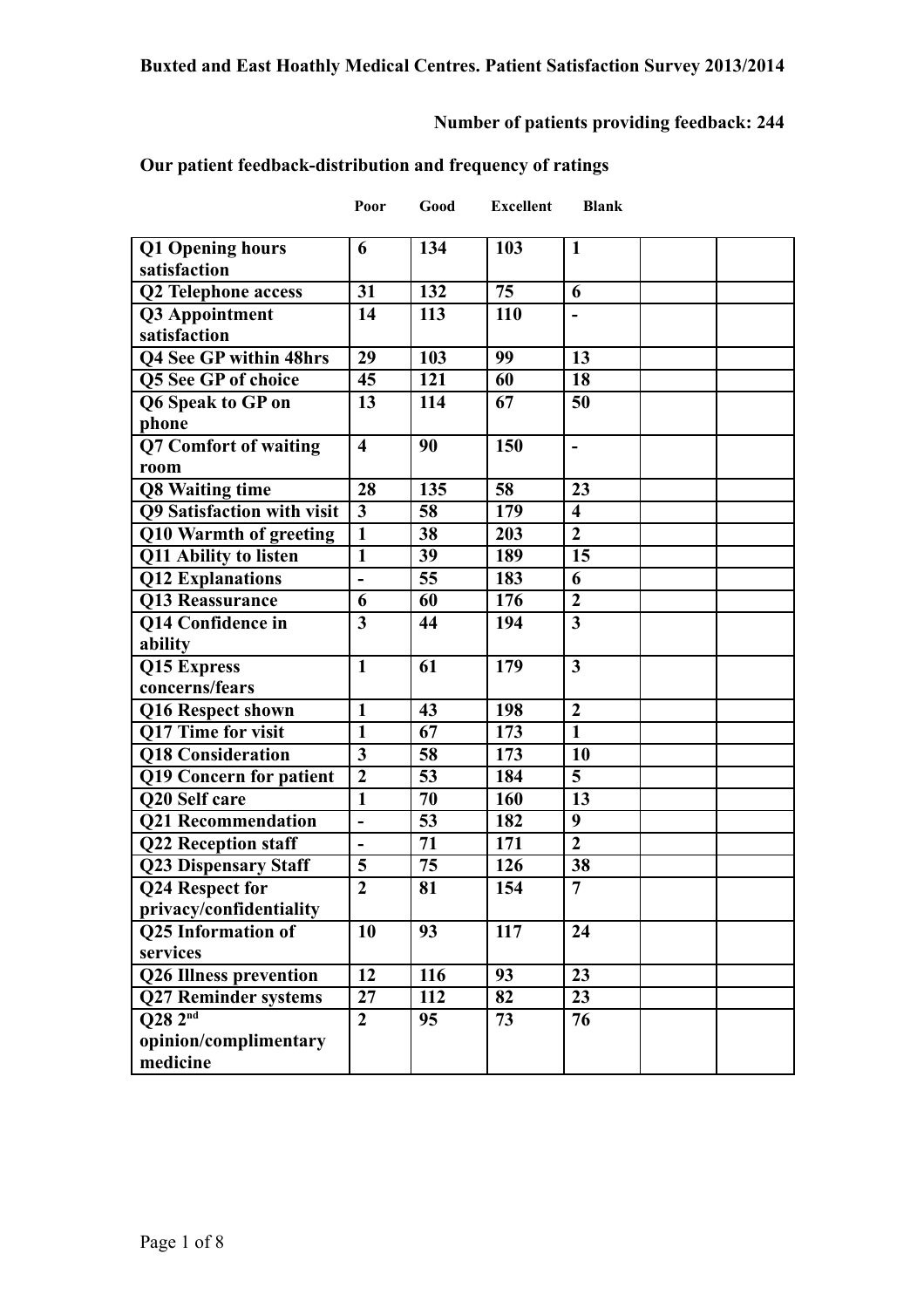| <b>Age Range from</b> | $25$     | 25-59     | $60+$     |
|-----------------------|----------|-----------|-----------|
| <b>Surveys 2014</b>   |          |           |           |
| <b>East Hoathly</b>   | l male   | 8 male    | 17 male   |
|                       | 3 female | 16 female | 19 female |
| <b>Buxted</b>         | l male   | 39 male   | 65 male   |
|                       | 7 female | 68 female | 60 female |

**Our patient feedback** - **mean percentage scores and benchmarks by practice list size (8001 – 10000 patients)**

|                                           | Our                 | <b>National</b>     | Min             | <b>Upper</b>                        |
|-------------------------------------------|---------------------|---------------------|-----------------|-------------------------------------|
|                                           | Mean                | Mean                |                 | quartile                            |
|                                           | <b>Score</b>        | score               |                 |                                     |
|                                           | $\frac{0}{0}$       |                     |                 |                                     |
| Q1 Opening hours satisfaction             | $\overline{70}$     | 65                  | 50              | 69                                  |
| Q2 Telephone access                       | 58                  | $\overline{59}$     | 31              | 67                                  |
| Q3 Appointment satisfaction               | $\overline{70}$     | $\overline{67}$     | $\overline{49}$ | $\overline{71}$                     |
| <b>Q4 See GP within 48hrs</b>             | $\overline{65}$     | $\overline{62}$     | $\overline{38}$ | $\overline{68}$                     |
| <b>Q5 See GP of choice</b>                | $\overline{54}$     | $\overline{55}$     | 31              | 60                                  |
| <b>Q6 Speak to GP on phone</b>            | 64                  | $\overline{58}$     | 37              | 63                                  |
| Q7 Comfort of waiting room                | 80                  | $\overline{65}$     | 41              | 70                                  |
| <b>Q8 Waiting time</b>                    | $\overline{57}$     | $\overline{55}$     | 35              | 60                                  |
| Q9 Satisfaction with visit                | $\overline{\bf 87}$ | $\overline{\bf 80}$ | $\overline{58}$ | $\overline{84}$                     |
| <b>Q10 Warmth of greeting</b>             | 91                  | $\overline{\bf 81}$ | $\overline{60}$ | $\overline{\textbf{85}}$            |
| Q11 Ability to listen                     | $\overline{91}$     | $\overline{82}$     | $\overline{59}$ | $\overline{\overline{\mathbf{86}}}$ |
| Q12 Explanations                          | 88                  | 81                  | $\overline{57}$ | 85                                  |
| <b>Q13 Reassurance</b>                    | 85                  | 79                  | 58              | 83                                  |
| Q14 Confidence in ability                 | 90                  | 82                  | 59              | 86                                  |
| <b>Q15 Express concerns/fears</b>         | $\overline{\bf 87}$ | $\overline{\bf 80}$ | $\overline{60}$ | $\overline{84}$                     |
| Q16 Respect shown                         | $\overline{91}$     | $\overline{84}$     | 51              | 88                                  |
| Q17 Time for visit                        | 86                  | $\overline{74}$     | $\overline{53}$ | $\overline{78}$                     |
| <b>Q18 Consideration</b>                  | 86                  | $\overline{78}$     | $\overline{57}$ | $\overline{82}$                     |
| Q19 Concern for patient                   | 88                  | $\overline{79}$     | 58              | 83                                  |
| Q20 Self care                             | 85                  | 81                  | 72              | 85                                  |
| <b>Q21 Recommendation</b>                 | 89                  | 81                  | 56              | 85                                  |
| <b>Q22 Reception staff</b>                | 85                  | $\overline{74}$     | 56              | $\overline{78}$                     |
| <b>Q23 Dispensary Staff</b>               | $\overline{79}$     | $\overline{74}$     | 56              | $\overline{78}$                     |
| Q24 Respect for                           | 82                  | 74                  | $\overline{57}$ | $\overline{77}$                     |
| privacy/confidentiality                   |                     |                     |                 |                                     |
| <b>Q25 Information of services</b>        | $\overline{74}$     | $\overline{71}$     | $\overline{56}$ | $\overline{74}$                     |
| <b>Q26 Illness prevention</b>             | $\overline{68}$     | $\overline{68}$     | $\overline{55}$ | $\overline{71}$                     |
| <b>Q27 Reminder systems</b>               | 63                  | 68                  | 48              | 69                                  |
| Q28 2 <sup>nd</sup> opinion/complimentary | 71                  | 66                  | 56              | 69                                  |
| medicine                                  |                     |                     |                 |                                     |
| <b>Overall score</b>                      | 78                  | 72                  | 56              | 75                                  |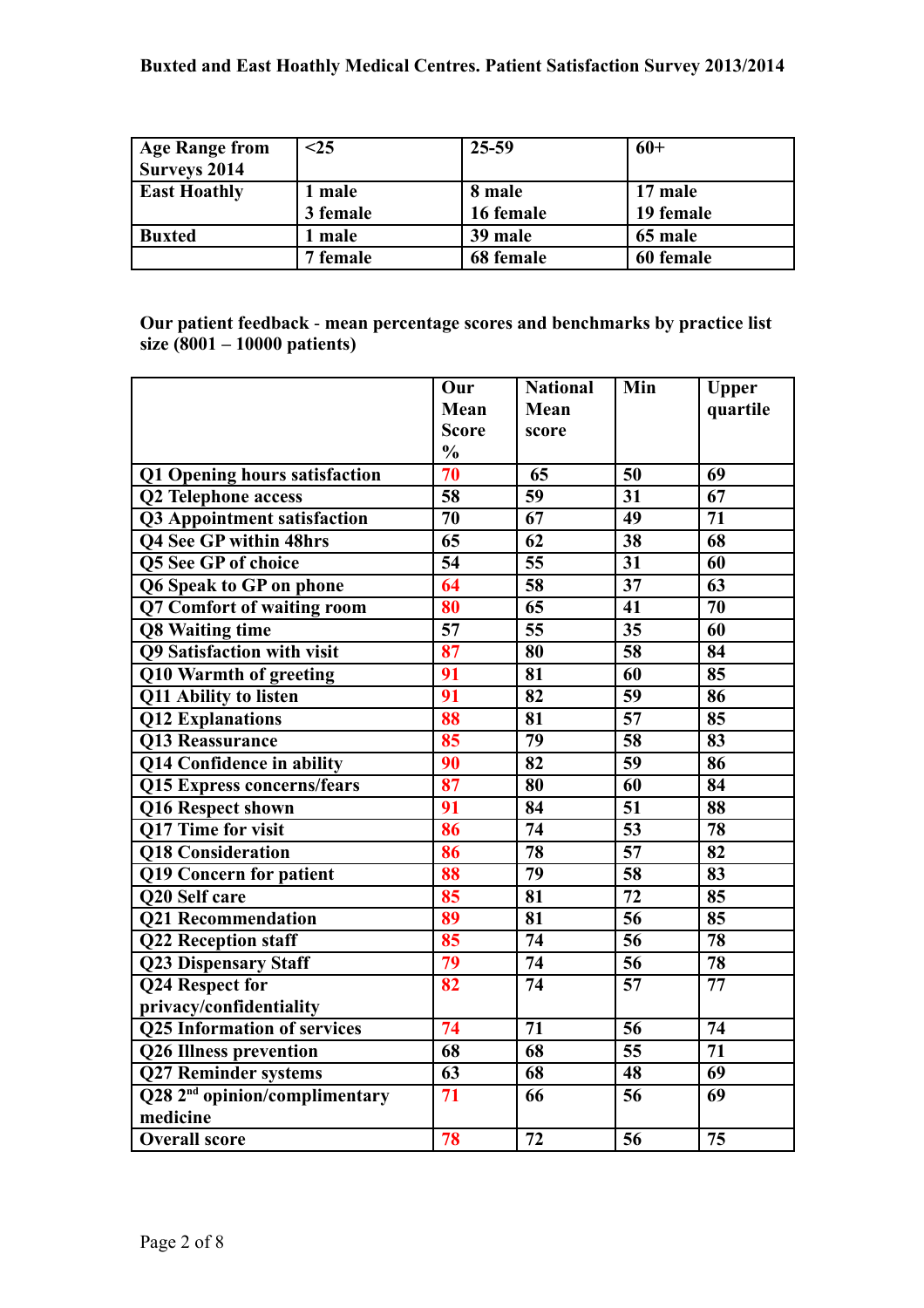**The results in red show the areas where our practice falls in the highest 25% of all means**

|                                           | 02/14                      | 02/2013                  | 12/2011         | 08/2008         |
|-------------------------------------------|----------------------------|--------------------------|-----------------|-----------------|
| Q1 Opening hours satisfaction             | 70                         | 74                       | 67              | 68              |
| <b>Q2 Telephone access</b>                | $\overline{58}$            | $\overline{67}$          | 64              | $\overline{65}$ |
| Q3 Appointment satisfaction               | 70                         | $\overline{70}$          | 71              | $\overline{71}$ |
| <b>Q4 See GP within 48hrs</b>             | 65                         | 70                       | 68              | 73              |
| Q5 See GP of choice                       | $\overline{54}$            | $\overline{58}$          | $\overline{60}$ | $\overline{60}$ |
| Q6 Speak to GP on phone                   | 64                         | 66                       | 61              | 60              |
| Q7 Comfort of waiting room                | 80                         | 80                       | 58              | 67              |
| <b>Q8 Waiting time</b>                    | $\overline{57}$            | $\overline{57}$          | 46              | 48              |
| <b>Q9 Satisfaction with visit</b>         | $\overline{\overline{87}}$ | 87                       | 82              | 82              |
| Q10 Warmth of greeting                    | 91                         | 89                       | 86              | 85              |
| Q11 Ability to listen                     | $\overline{91}$            | 89                       | 85              | 85              |
| <b>Q12 Explanations</b>                   | 88                         | 88                       | 83              | 81              |
| <b>Q13 Reassurance</b>                    | 85                         | 88                       | 81              | 79              |
| Q14 Confidence in ability                 | 90                         | 90                       | 84              | 84              |
| <b>Q15 Express concerns/fears</b>         | $\overline{\overline{87}}$ | 88                       | 82              | 81              |
| Q16 Respect shown                         | 91                         | 91                       | 87              | 87              |
| Q17 Time for visit                        | $\overline{86}$            | 88                       | 81              | $\overline{75}$ |
| <b>Q18 Consideration</b>                  | 86                         | 87                       | 80              | 78              |
| Q19 Concern for patient                   | 88                         | 87                       | 83              | 82              |
| Q20 Self care                             | 85                         | $\overline{\textbf{88}}$ | 80              | $\blacksquare$  |
| <b>Q21 Recommendation</b>                 | 89                         | 89                       | 84              | 84              |
| <b>Q22 Reception staff</b>                | 85                         | 87                       | 83              | 82              |
| <b>Q23 Dispensary Staff</b>               | $\overline{79}$            | 87                       | $\overline{a}$  | $\frac{1}{2}$   |
| Q24 Respect for                           | 82                         | 84                       | 78              | 78              |
| privacy/confidentiality                   |                            |                          |                 |                 |
| <b>Q25 Information of services</b>        | 74                         | $\overline{75}$          | 75              | 76              |
| <b>Q26 Illness prevention</b>             | $\overline{68}$            | $\overline{74}$          | $\overline{72}$ | $\overline{73}$ |
| <b>Q27 Reminder systems</b>               | 63                         | $\overline{73}$          | 66              | 67              |
| Q28 2 <sup>nd</sup> opinion/complimentary | $\overline{71}$            |                          | 69              | $\overline{68}$ |
| medicine                                  |                            |                          |                 |                 |
| <b>Overall score</b>                      | 78                         | 78                       | 75              | 74              |

**Our patient feedback - current and previous mean percentage scores**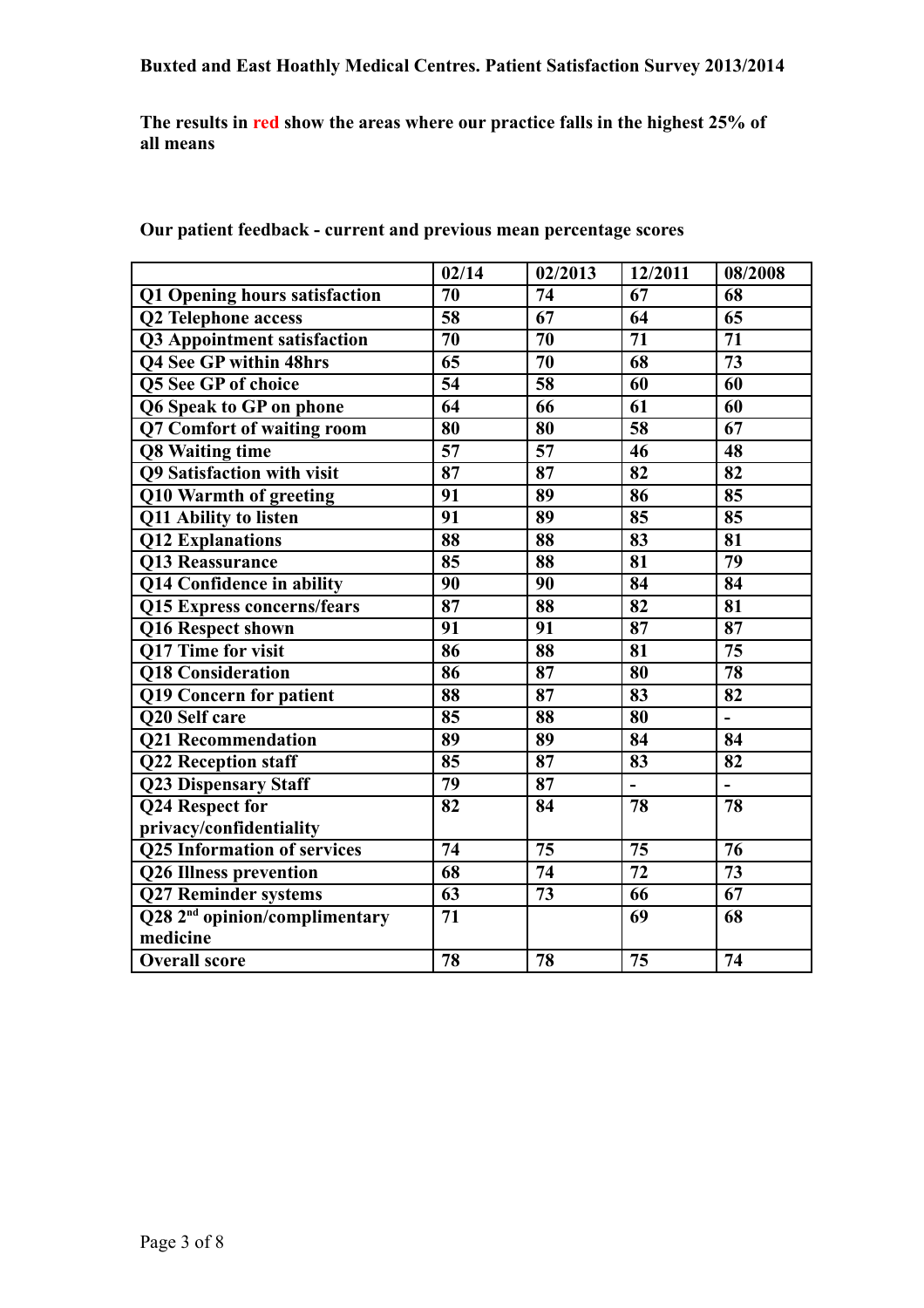## **Supporting documentation**

#### **Details of score calculation**

The score provided for each question in this questionnaire is the mean (average) value of all the ratings of all the patients who completed the question. It is expressed as a percentage so the best possible score is 100%

#### **Example of data from our Question 1. Opening hours satisfaction:**

| Questionnaire   Poor | Good | <b>Excellent</b> | <b>Blank</b> |  |
|----------------------|------|------------------|--------------|--|
| rating scale         |      |                  |              |  |
| Number of            |      | 68               | 20           |  |
| ratings              |      |                  |              |  |

| Value assigned | 50 | 100 | n/a |  |
|----------------|----|-----|-----|--|
| to each rating |    |     |     |  |

 $(6x0) + (134x50) + (103 \times 100) = 17006/244 = 70\%$ 

**Our mean percentage score for Q1 was 70%**

**Comments from Patients about the services we provide at our Medical Centres**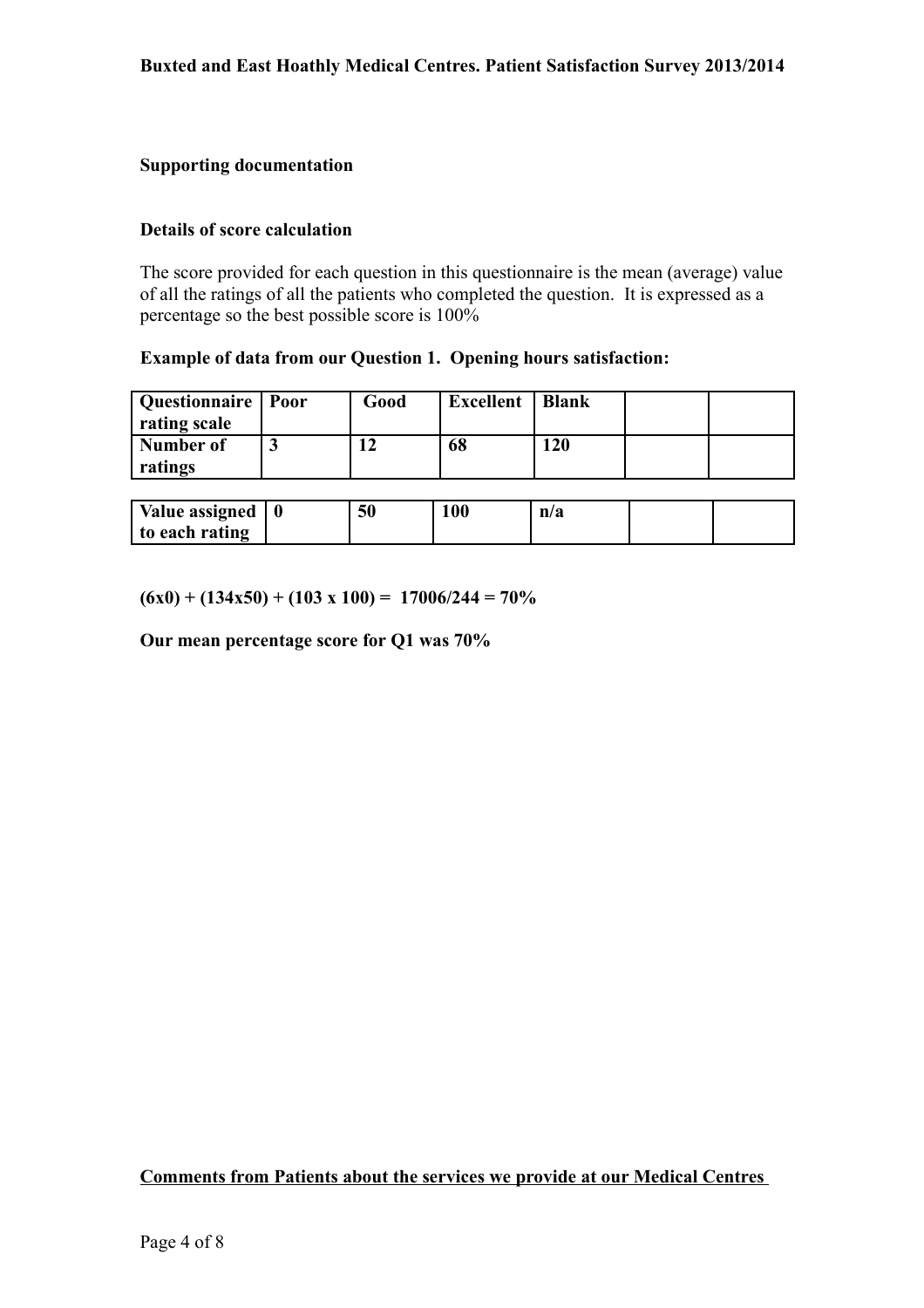## **HOW TO IMPROVE THE PRACTICE:**

#### **Weekend cover.**

Open Saturdays Weekend service. We are not always ill only Mon-Fri. Increase opening hours. Possibly having Saturday surgery for those working. Drs available Tues & Thurs in addition to Mon, Wed & Fridays. (East Hoathly)

#### **Appointments / Telephone System**

Make it easier to get an appointment beyond calling at 8.15am.

Telephone reception good today but usually long time to get through even when phoning immediately after 8am.

Have more phone lines available for 8am in the morning as you can never get through and when you do all the appointments are usually gone.

Getting through on the phone to make an appointment in the mornings is awful finally get through and appointments gone.

More appointment slots available to book online would be useful. Trying to book an appointment early in the morning for same day can be very frustrating.

Booking appointments - nightmare, engaged from 7.58am every morning!

I have been extremely happy with this practice but there has been difficulty getting a pre-booked apt and when you ring on the day all appointments have gone to 'the regulars'! It took a long time to get an appointment for my son which was unfortunate on this occasion.

Need to be able to book appointments in the future (i.e. review apt) on the day originally seen rather than ring on the day apt was required

Being able to pre-book appointments would be a huge improvement. The 'phone' on the morning system is useless.

Make it clear how the appointments service works, how you can book, in advance, an appointment with a Dr of your choice if not an 'emergency apt'. How a patient can have some kind of continuity with same doctor on separate visits.

Asked to make appointment for 4 weeks' time by my doctor only to be told I now couldn't do this and will have to ring in 2 weeks' time which seems strange and somewhat annoying.

Allowing future appointments. Charge patients for failure of appointment.

When one calls it is usually engaged. This is better than getting through and then having to wait ages sometimes to get through to reception.

A proper telephone system that tells you how long the wait is. Rather than keep getting the engaged tone. I often have to call more than 30 times before I get through at 8am.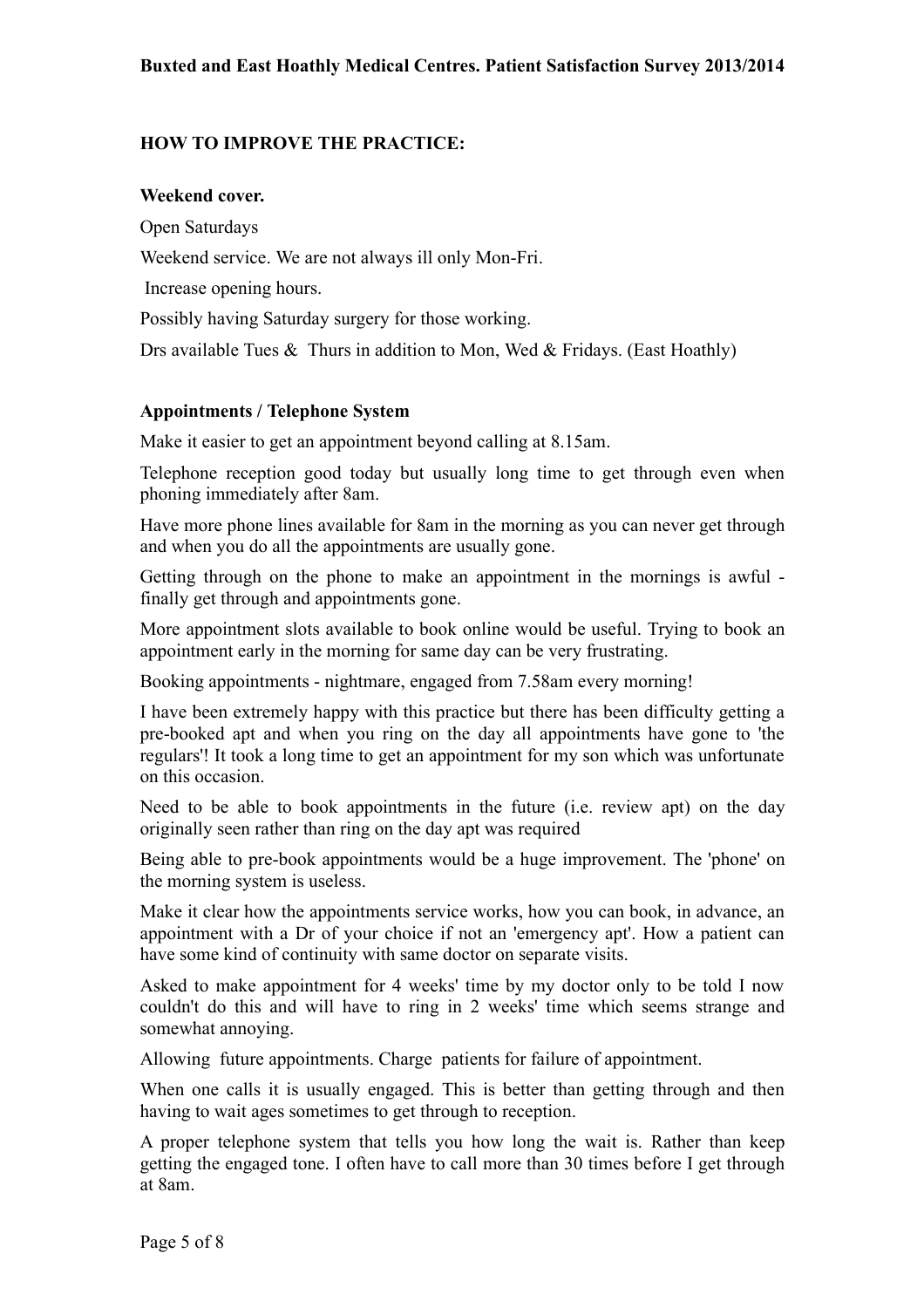## **Buxted and East Hoathly Medical Centres. Patient Satisfaction Survey 2013/2014**

More appointments with own doctor available. More appointments available to book in the future not just on the day.

Difficulty booking future appointments.

Telephone access is sometimes difficult around 8-8.30am.

Trying to book an appointment - why have you stopped the 'ring back' service? We all (patients) wait so much time in frustration with present system!

#### **Contacting Patients**

More advice on staying healthy - should consider options of complimentary medicines?

Contact patients when reports received to discuss.

Recall those patients on repeat prescriptions for regular health checks - especially older patients who do not visit surgery regularly.

We should be able to make our 4 weekly appointments to see our doctor. In case we forget to ring up. -

In past was not reminded about health checks due.

Follow up and monitor aspects involving  $3<sup>rd</sup>$  party treatments. Rather than leaving it to the patient to chase! i.e. Seal the loose ends - see it through!

## **Reception**

Ask parents to control children more.

Computerised check-in & call system.

Pharmacy staff (female) were complaining loudly about the doctors so that everyone in the waiting room could hear! (And there was someone waiting at the pharmacy while the conversation continued).

It's good when there are 2 people at reception as queues quickly form.

May be an electronic board indicating the doctor is ready to see you and which room could be helpful.

I find Buxted surgery staff pleasant, helpful and very good at all times.

Buxted medical centre - nearly all the reception staff are rude and unprofessional at times.

Sort out reception layout. Screen off the doors. Install 'call system' for next person. Doctors calling for the patient is nice but relies on people being able to hear etc.

## **General**

Letters of referral need to be dispatched within 24hrs. Letters should be dictated immediately after the consultation and passed to the typist.

Vaccine supply - Don't let the supplier decide what it will send you. If you order it demand they supply it at the promised time.

Postal campaign to educate patients on time wasting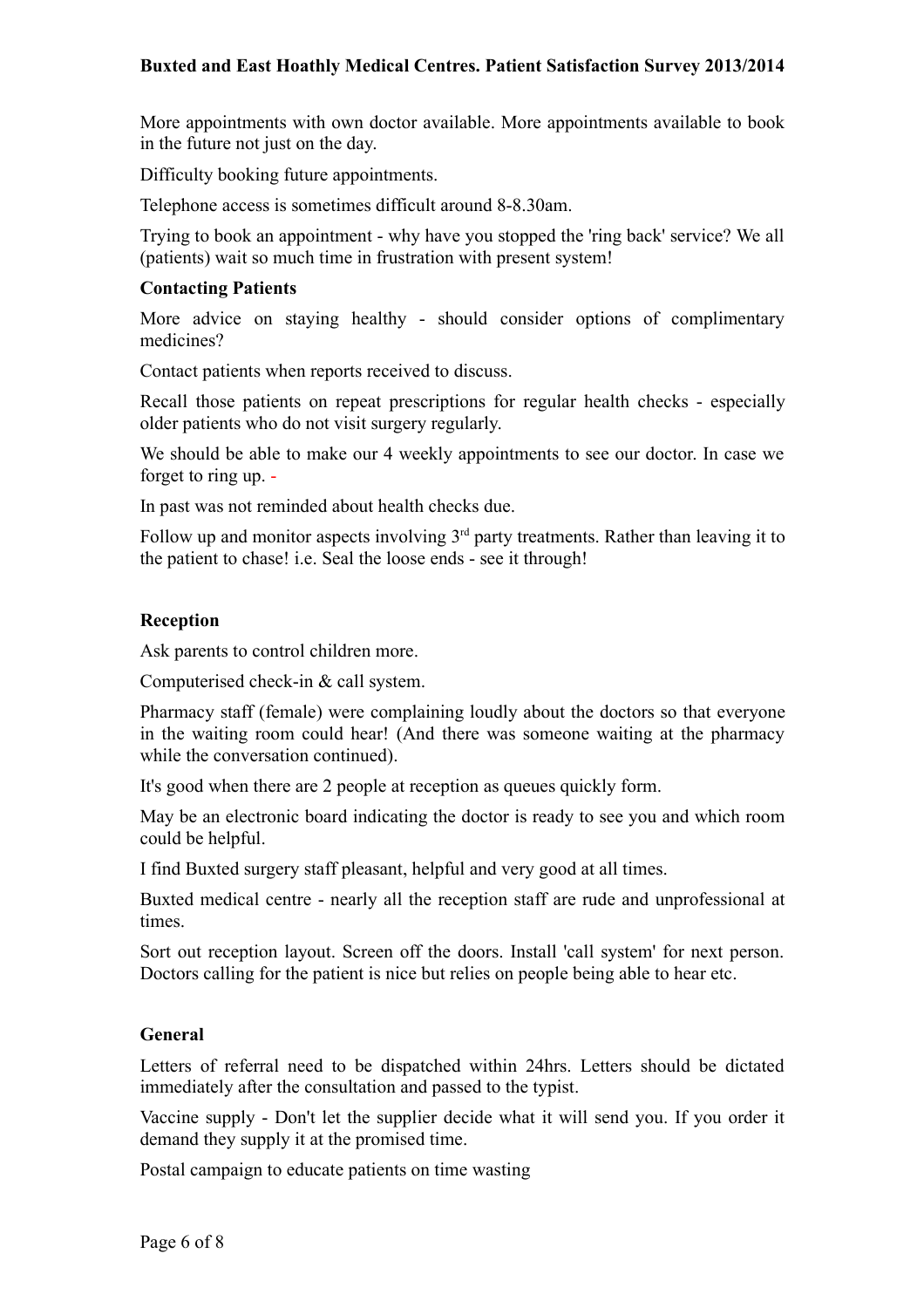## **Buxted and East Hoathly Medical Centres. Patient Satisfaction Survey 2013/2014**

Service from pharmacy not necessarily that good over the last 18 months - not the most friendly service.

Time of waiting to see doctor is often 40 minutes late. This could be improved.

Better communication between departments would be beneficial.

Have a duty doctor system.

If doctor is running late, possibly advise patient upon arrival or maybe a screen advising this.

Opportunity to see the same Dr every time.

No change a lovely surgery the reception staff are wonderful and my Dr is great.

This is an excellent practice.

Fantastic! No room for improvement.

I take grandchildren to doctors in London and this practice comes out tops.

First class.

Quite satisfied.

Everything fine thank you.

Always excellent service.

It would be helpful if the East Hoathly practice had a timetable of which doctors are available on any given day at the Buxted practice. It would save some time when trying to arrange an appointment between the two practices.

Childrens' play area required. (E Hoathly)

Online booking system please.

Get ring-back facility to enable a fairer queuing process.

Waiting times.

On arrival at the reception desk (for a doctors appointment) it would be nice to be informed of the waiting time.

Appointments always run late (40minutes).

One particular member of staff could use some communicational skills when dealing with sick people, on numerous times I have avoided entering the surgery in fear of talking to her

Improve the booking system.

Follow-up after attending outside health care, i.e. X-ray or specialist treatment i.e. eye care.

#### **HOW DR COULD IMPROVE SERVICE:**

No change. Both Dr x and x (Practice Nurse) are superb.